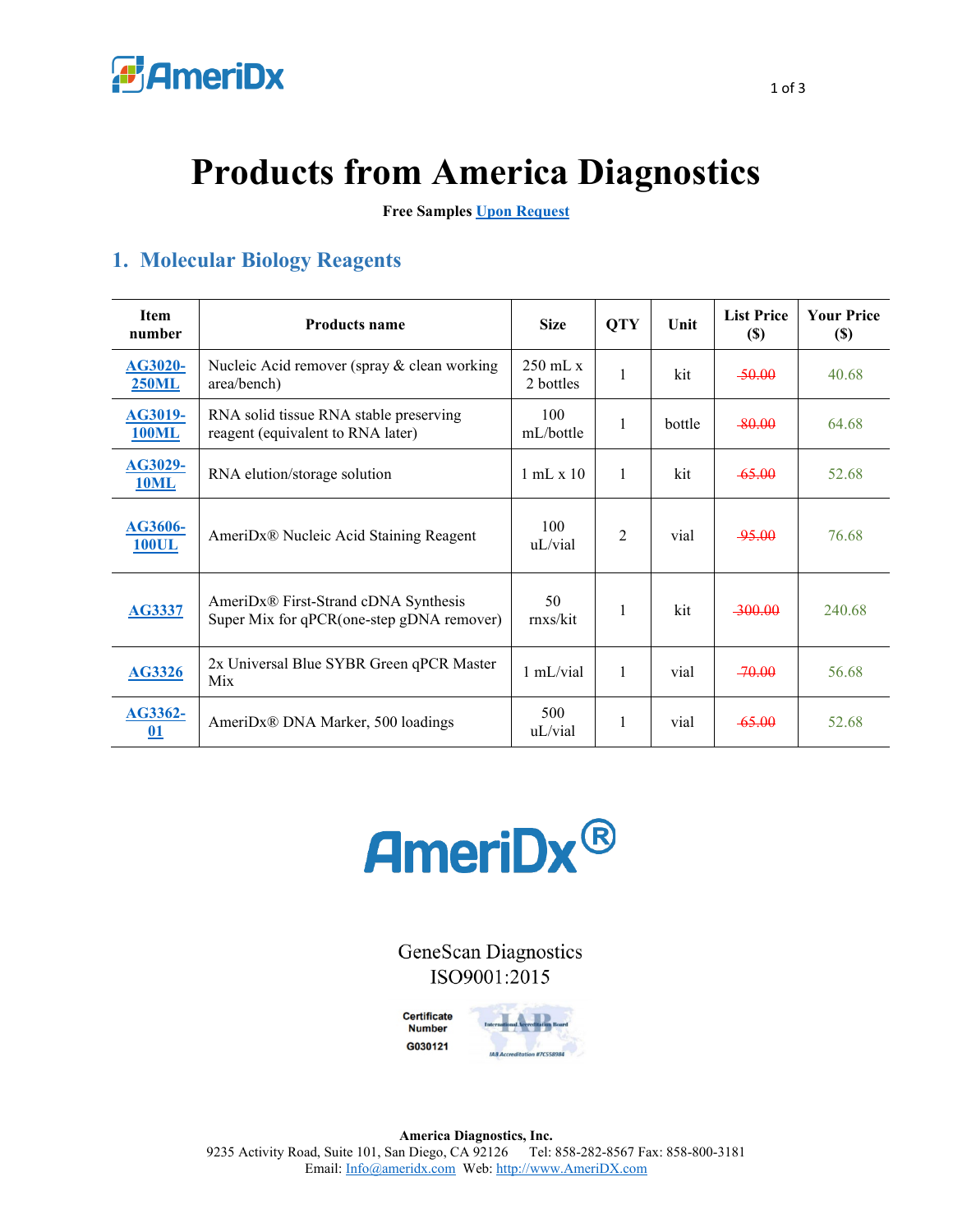

## **2. Western Blot Reagents**

| <b>Item</b><br>number         | <b>Products name</b>                                                                                                                                           | <b>Size</b>                            | <b>QTY</b> | Unit   | <b>List Price</b><br>$(\$)$ | <b>Your Price</b><br>$(\$)$ |
|-------------------------------|----------------------------------------------------------------------------------------------------------------------------------------------------------------|----------------------------------------|------------|--------|-----------------------------|-----------------------------|
| <b>AG2002-</b><br><b>30ML</b> | RIPA Lysis Reagent (strong)                                                                                                                                    | 30<br>mL<br>bottle                     | 1          | bottle | 65.00                       | 39.99                       |
| <b>AG2058</b>                 | Pertained<br>Protein<br>Marker<br>$(10-$<br>П<br>200KD)                                                                                                        | 250<br>uL/vial,<br>-6<br>vials/pack    | 1          | pack   | 234.00                      | 140.94                      |
| <b>AG2086</b>                 | blot<br>protein<br>marker<br>$\mathbf{I}$<br>Western<br>(Exposure)                                                                                             | 250<br>uL/vial,<br>-6<br>vials/pack    | 1          | pack   | 234.00                      | 140.94                      |
| <b>AG0002-2L</b>              | Phosphate-buffered<br>saline<br>(PBS)<br>Powder, final concentration for each<br>component: 137 mM NaCl, 2.7 mM<br>KCl, 10 mM $Na2HPO4$ , 1.8 mM<br>$KH_2PO_4$ | 1 bag for<br>2L,<br>10<br>bags/pack    | 1          | Pack   | 40.00                       | 34.06                       |
| <b>AG0001-2L</b>              | Tris-Buffered Saline (TBS) Powder,<br>final concentration for each component:<br>20 mM Tris, 150 mM NaCl, pH 7.6.                                              | 1 bag for<br>$2L$ ,<br>10<br>bags/pack | 1          | Pack   | 40.00                       | 34.06                       |
| <b>AG2017-1L</b>              | SDS-PAGE Transfer buffer                                                                                                                                       | bag for<br>1<br>1L,<br>10<br>bags/pack | 1          | Pack   | 32.00                       | 27.29                       |